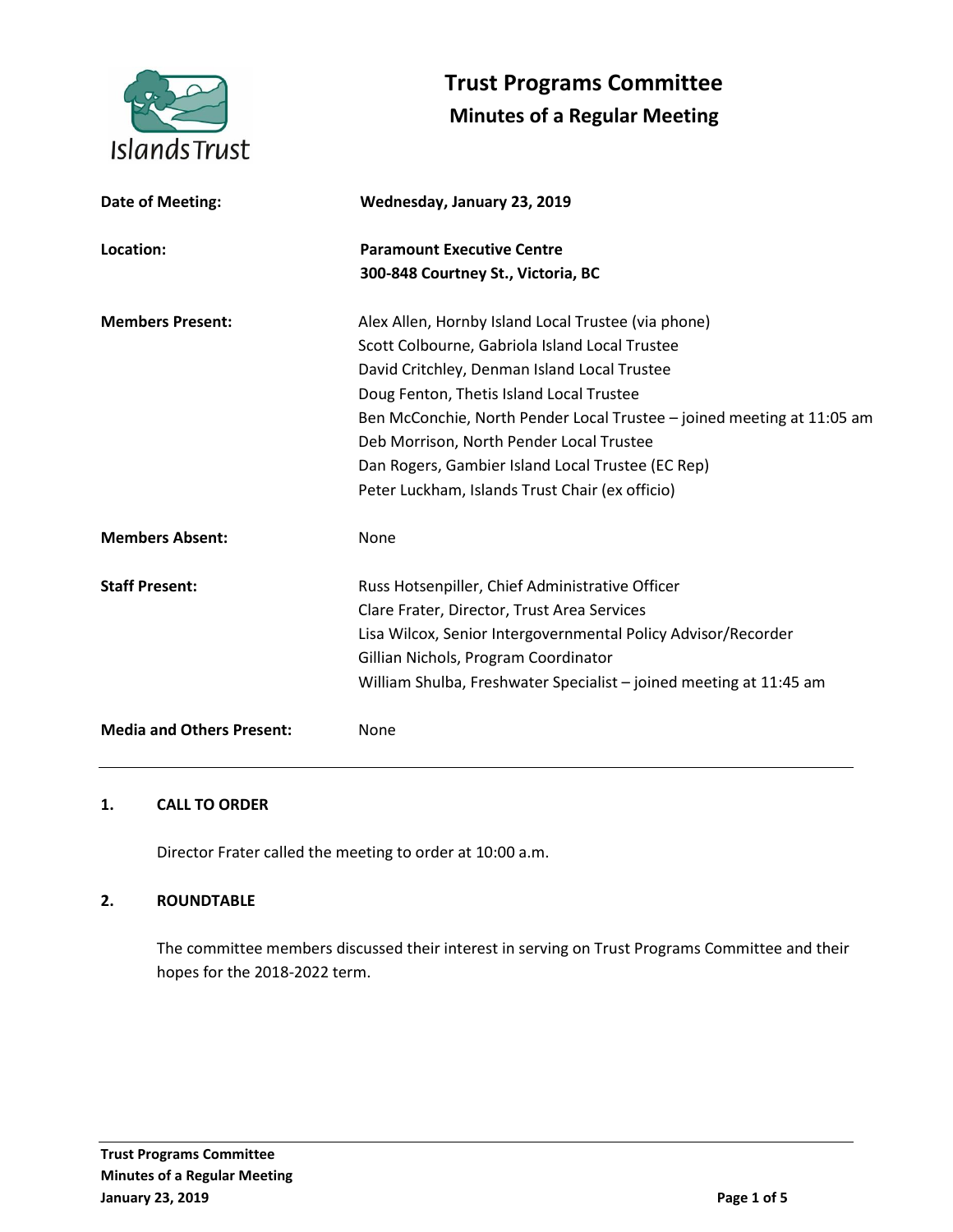# **3. ELECTIONS**

## **3.1 Election for Chair**

Director Frater conducted the election of the Chair and declared Trustee Deb Morrison Chair of Trust Programs Committee **BY ACCLAMATION**.

## **3.2 Election of Vice-Chair**

Director Frater conducted the election of the Chair and declared Trustee Scott Colbourne Vice-Chair of Trust Programs Committee **BY ACCLAMATION**.

## **3.3 Financial Planning Committee appointee**

Trustee Morrison will serve as the Trust Programs Committee representative on the Islands Trust Financial Planning Committee for the 2018-2022 term.

## **4. APPROVAL OF AGENDA**

## **4.1 Introduction of New Items**

No new items.

#### **4.2 Approval of Agenda**

**By general consent** the agenda was approved as presented.

#### **5. ORIENTATION**

#### **5.1 TPC Terms of Reference**

Director Frater reviewed Trust Programs Committee's Terms of Reference and advised that if the committee wishes to amend the Committee's Terms of Reference, the Committee should seek Trust Council's support to do so through the Work Program report.

Discussion followed in regards to terms of reference for adding members to the committee and if a person is interested in joining after by-election.

# **5.2 Council Committee Toolkit**

Director Frater provided an overview of the toolkit and noted that it is a resource and living document that can be improved.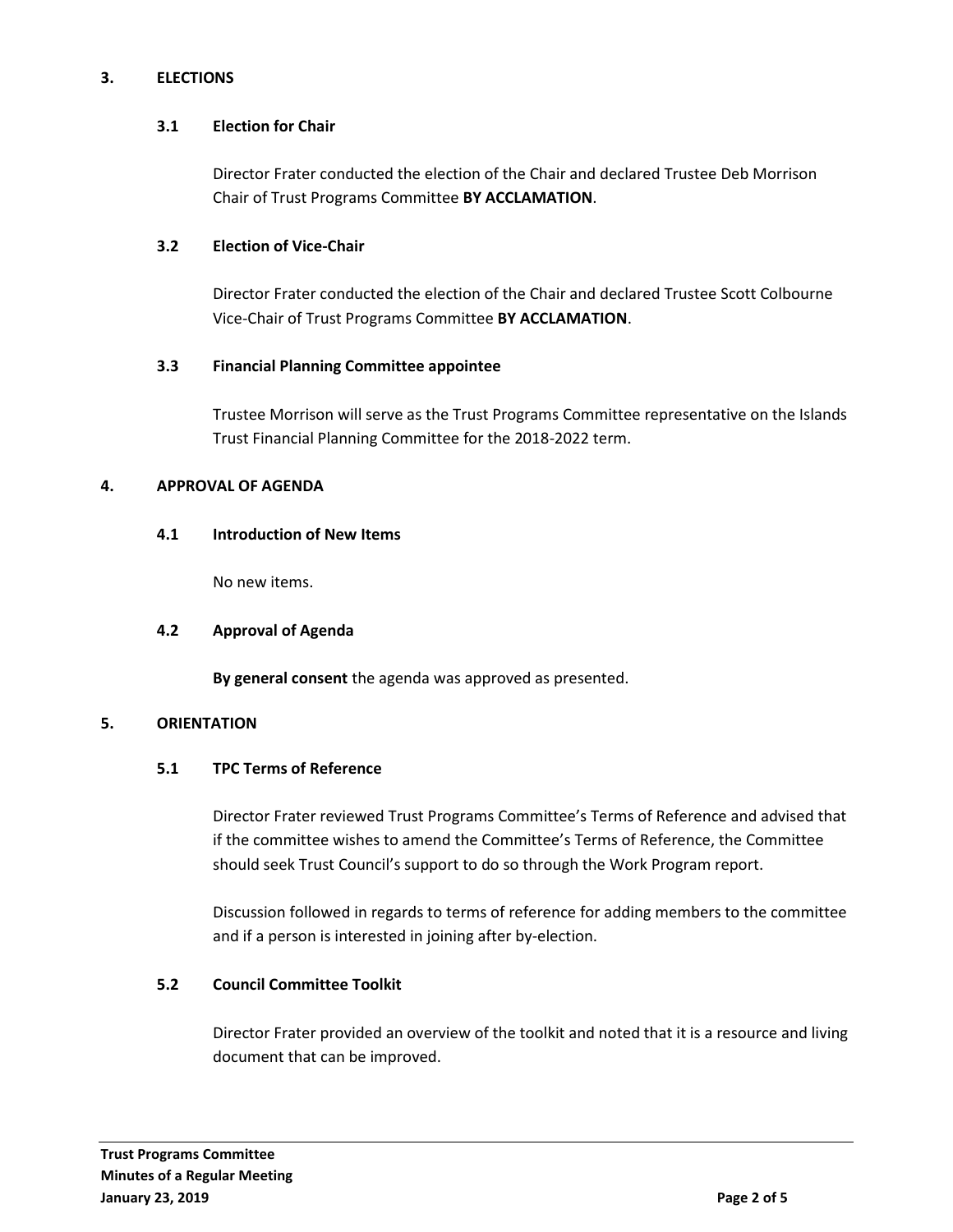## **5.3 Getting items on the TPC agenda**

Director Frater described the process for developing the Trust Programs Committee agenda.

# **6. ADOPTION OF MINUTES/COORDINATION**

## **6.1 Resolutions Without Meeting**

TPC-RWM-2018-04 and TPC-RWM-2018-05 were provided for information.

## **6.2 Follow-Up Action List**

The Follow-Up Action List was provided for information.

## **7. TRUST COUNCIL BUSINESS**

The Committee discussed what this section of the agenda is for and the process of getting items to Trust Council.

## **8. BUSINESS**

## **8.1 Community Stewardship Awards – Briefing**

The briefing was provided for information to the Committee to provide background on the Community Stewardship Awards Program and to provide an opportunity to discuss the program before launching it for 2019. Staff described the steps to launch the program and explained how the nominees are recognized.

#### **8.2 Secretariat Services – Briefing**

The briefing was provided to inform the Committee of the Islands Trust Council's request for staff to research and prepare a report on the potential of providing administrative support and coordination for regional forums in the Island Trust Area. Staff will be preparing a report for Islands Trust Council's March meeting.

#### **8.3 Policy Statement Amendment Project – Briefing**

The briefing was provided and staff will continue to brief Executive Committee and Trust Programs Committee on the Policy Statement engagement process on a regular basis. Staff will return with a revised plan.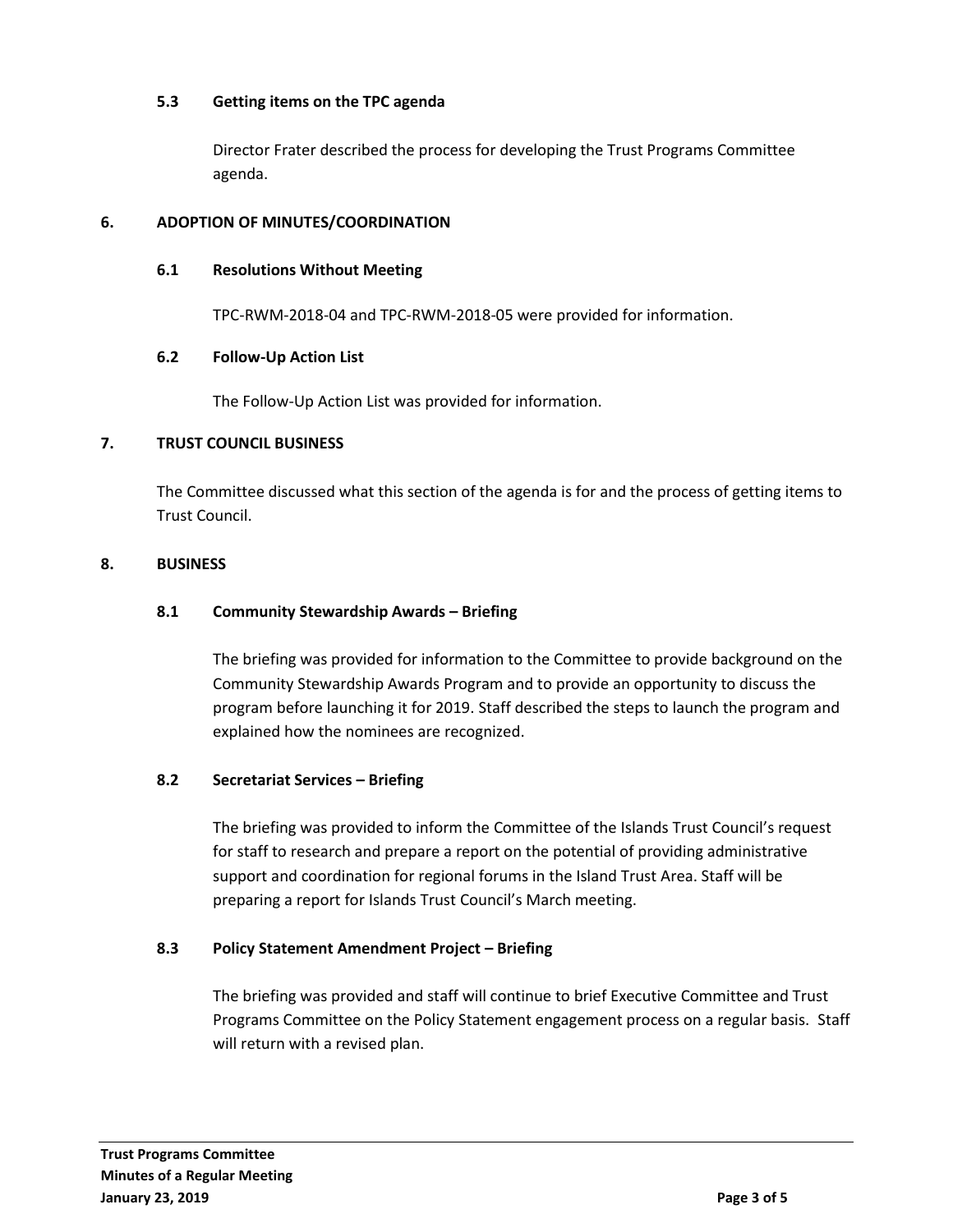### **8.4 TPC Service Integration Work - Briefing**

The briefing was provided as background on the service integration research done by the Trust Programs Committee in 2017 and 2018 and associated resolutions.

## **8.5 Agreements Monitoring Report - Briefing**

Staff noted that the Agreements Monitoring Report provides an inventory of Islands Trust and Islands Trust Conservancy agreements (excluding property management agreements).

**By general consent** Trust Programs Committee directs staff to forward the report to Trust Council for information.

#### **TPC-2019-001**

#### **It was MOVED and SECONDED,**

that staff provide insight on how the Draft Agreement Register would be used for tracking and information.

#### **CARRIED**

#### **8.6 TPC Sea Level Rise Project – Briefing**

The briefing was provided as an update on Trust Programs Committee's Sea Level Rise Workshop project.

#### **8.7 Roles and Responsibilities under Water Sustainability Act – Briefing**

The briefing was provided to Trust Programs Committee to identify roles and responsibilities of Islands Trust with the implementation of the *Water Sustainability Act*.

#### **8.8 Baynes Sound Lambert Channel Learning Exchange Project Charter - RFD**

Director Frater provided an overview of the Request for Decision to the Committee.

#### **TPC-2019-002**

#### **It was MOVED and SECONDED,**

that Trust Programs Committee endorse the Baynes Sound/Lambert Channel Learning Exchange Project Charter dated January 23, 2019.

#### **CARRIED**

#### **8.9 Crown Land Agreements Amendment Project - Briefing**

Staff outlined the purpose of the Crown Land Agreements Amendment Project to replace outdated agreements with a more comprehensive agreement that establishes a framework for the Province of British Columbia ministries and Islands Trust, along with Bowen Island